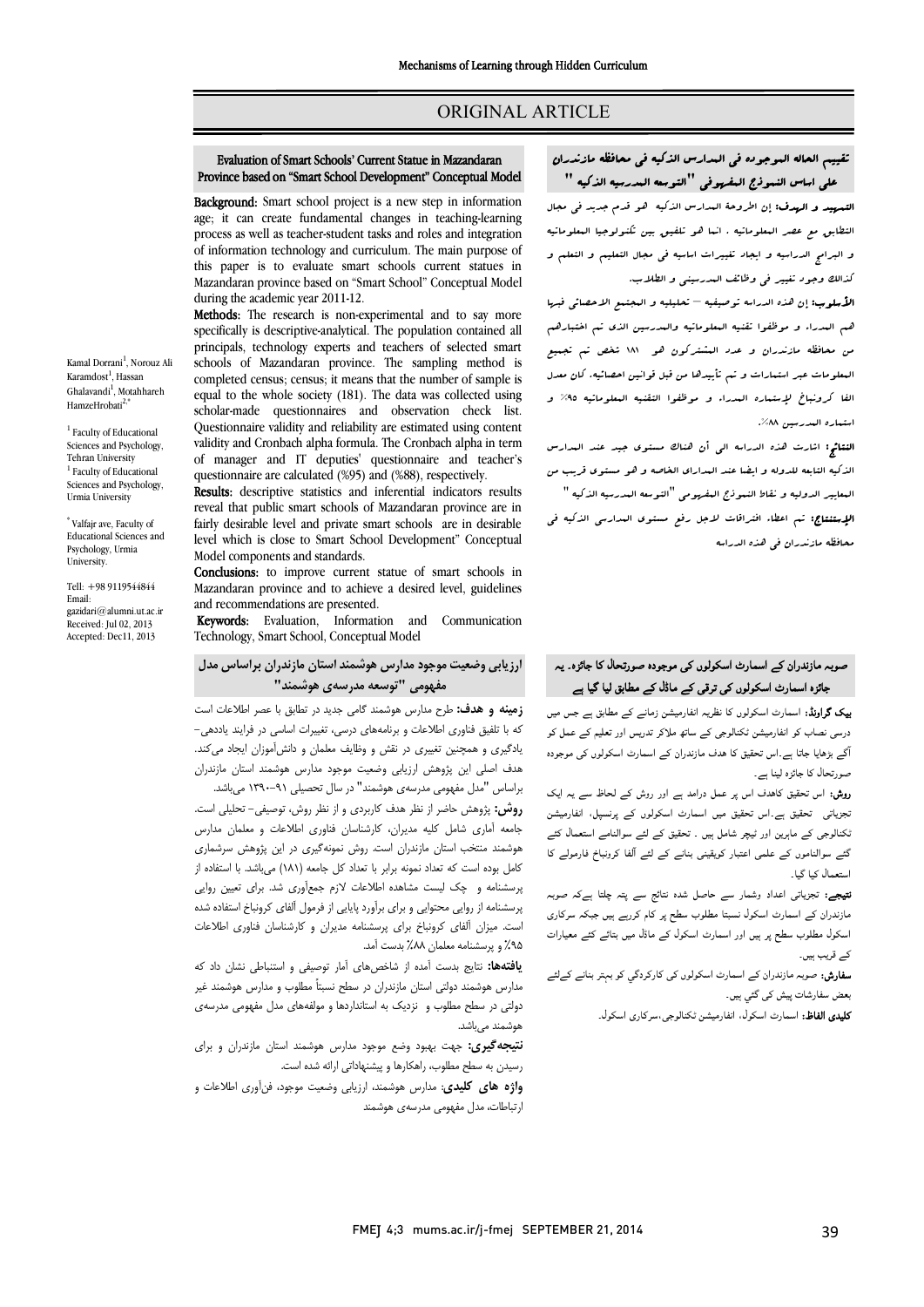$\overline{a}$  $\overline{a}$ 

## INTRODUCTION

 Due to the rapid growth of science and ever-increasing speed of its production, traditional training methods do not abreast of the latest knowledge (1). Thus, the Education Ministry has formulated national policies to equip a large number of schools with computers and software in order to found smart schools in the country. Taken the first step, sample of information technology utilization in education system. Smart School is an initiative step in being consistent with the information age It causes fundamental changes in teaching-learning process, as well as changes in the teacherstudent roles and tasks through integration of information<br>technology and curriculum programs meet modern man's learning needs and cannot keep Education Ministry offers the public smart schools as a technology and curriculum programs.

 It is clear that schools need optimal utilization of new technologies such as information technology in order to achieve their objectives. To make each educational system infrastructure evaluation should be specified. So while deciding about the design and implementation of the educational system through evaluation, desirability level can be expressed. Also, fulfillment of mission of the system can<br>be guaranteed using assessment information (2) efficient in order to achieve its desired goals, an be guaranteed using assessment information (2).

 Evaluation, as one of the important aspects of comprehensive assessment system, is considered an inseparable (integral) component of the management. It in order to improve and reform the procedures. One of the tools often used in evaluation is index that plays an important role in reforming the evaluated system performance (3). Indices Development is one of the most If it carefully develops based on the principles and certain, scientific and reliable framework, will lead to represent the current status and the system performance quality (4). Hence, in the present study sets of measuring indices are model. Current status of each school toward being smart can be evaluated through them. Also its position can be determined in comparison with others. Given the undemable importance of school assessment, httle survey<br>research is conducted in the field of smart school can specify weaknesses, strengths, threats and opportunities important steps of comprehensive performance assessment. presented for each element of the smart school conceptual undeniable importance of school assessment, little survey assessment in Iran. For example:

 Pelgrum (2001) ) in his paper titled "Obstacles to the integration of ICT in education: results from a worldwide insufficient number of computers, teachers' lack of knowledge/skills, difficult integration with instruction, scheduling comp. time, insufficient teacher time and not educational assessment" referred to Obstacles such as enough supervision staff (5).

researchers placed a high value on information technology, but they possessed insufficient software knowledge and skills and General IT utilization. This is probably because a majority of the researchers had post-graduate training and during their training courses. Only the knowledge and skills The study Subair & Kgangkenna (2004) revealed that the were exposed to the use of IT in agricultural research

of video-conferencing and satellite down-linking were not possessed by the researchers (6).

 Kong, Horani and Daniel (2005) in their paper titled "A study on the use of ICT in mathematics teaching" showed teaching. In a survey on communication technology in teaching , six major barriers were identified: lack of time in the school allocated to projects involving ICT, insufficient teacher training opportunities needed for ICT projects, knowledge about ICT integration to enhance the curriculum, difficulty in integrating and using different ICT tools in a single lesson and unavailability of resources at mome for the students to access the necessary educational materials. To overcome some of these barriers, this paper proposes an e-portal far teaching. There is a very strong positive response to the proposed solution (to develop a portal for teaching, wherein a collection of resources and a resson planner are incorporated to refleve the teacher from<br>routine tasks. 72.0% of the respondents considered it to be very useful and helpful and 27.0% viewed it as useful and helpful. Only 1.0% of the respondents considered that the that teachers are not fully utilizing these facilities in their inadequate technical support for these projects, lack of home for the students to access the necessary educational lesson planner are incorporated to relieve the teacher from portal would not be very useful and helpful (7).

portal would not be very useful and helpful (/).<br>Zain and Murugaiah (2004) examined the impact of Information and Communication Technology (ICT) on the management practices in the Malaysian Smart Schools. The analysis revealed that the impact has resulted in changes that include the enrichment of the ICT culture among administration, better accessibility to information and a higher utilization of school resources. This analysis also revealed that time constraints, higher administrative costs, negative acceptance/support from some untrained staff, imposed rigid procedural requirements are among the students and teachers, more efficient student and teacher abuse of the ICT facilities and problems related to the challenges encountered by the schools (8).

 Shum and Fox (2004), explore innovative pedagogical communication technologies (ICTs) and school readiness to change. School Readiness refers to the experience of the school and teachers, a culture or normative behavioral code that facilitates innovation, ICT infrastructure, as well as pertinent to the implementation of innovative pedagogical practice. School Readiness is the capacity of a school and also the capacity of individuals within the school to make innovative pedagogical practice happen. Thus, the utilization of ICT is a key lever for educational reforms and schools changes  $(0)$ practices through the utilization of information and capabilities in overcoming terms of technical problems schools changes (9).

 Yaachob, Mohd Nor and Azman (2005) in their paper titled "Implementation of the Malaysian Smart School: An Investigation of Teaching-Learning Practices and Teacher- concept of smart schools education such as teacher training, curriculum development and IT infrastructure, need to be re- examined and revamped . The results showed that teachers are well prepared and favorable to their new role in a dynamic learning environment. However, the results revealed<br>that most students are not well prepared (10) Student Readiness" concluded that some aspects in the that most students are not well prepared (10).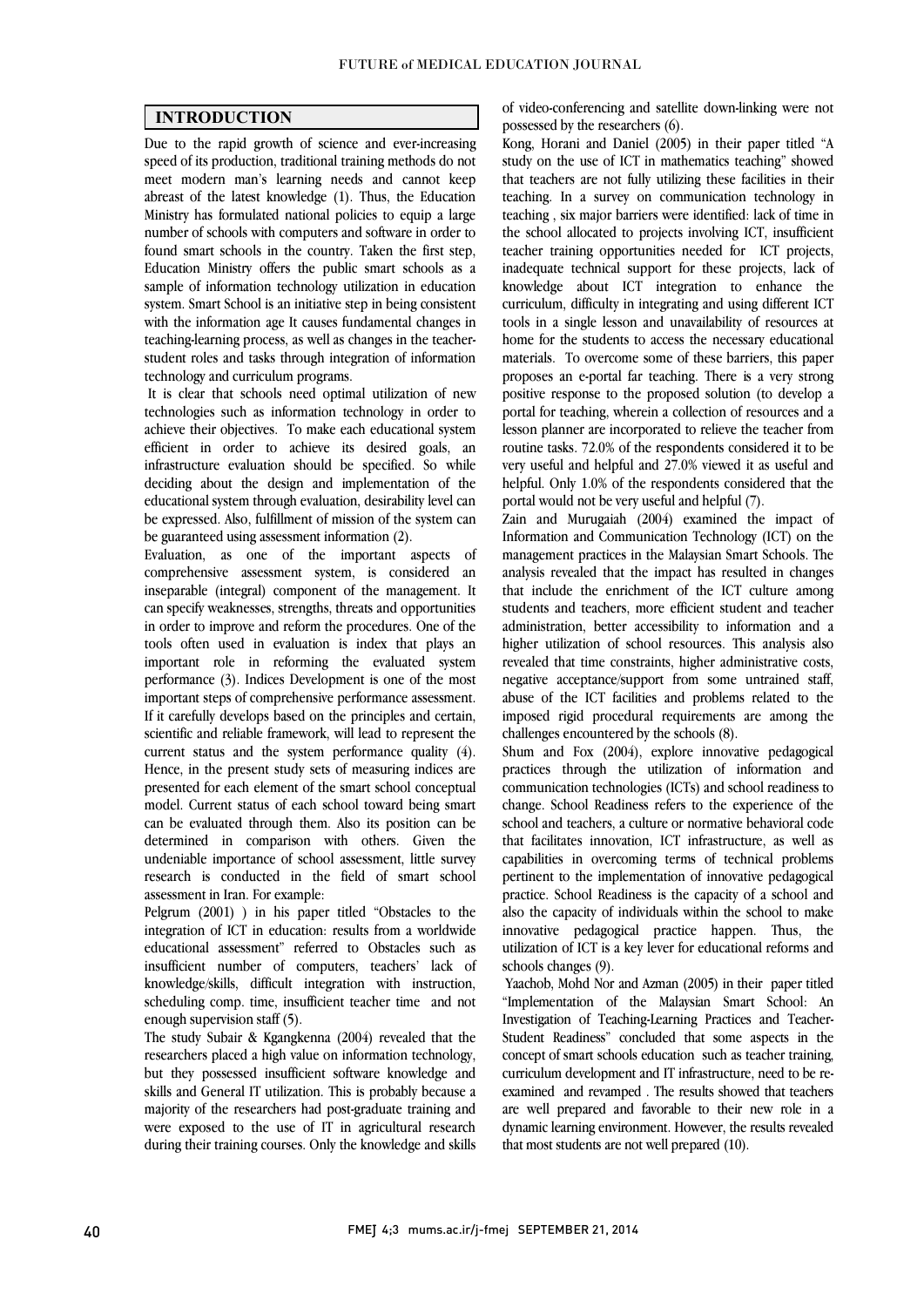Bitni Wahab and Kour (2006) investigate on the readiness of smart guidance schools' teachers to support teaching and learning process in schools and develop a digital center. This study showed that most teachers have average level of well they don't utilize the electronic information resources in the teaching and learning process and do not have any competence in the utilization of software and language; as computer knowledge (11).

riamzan, ismail and embi (2009) in their paper iound that<br>the use of computers was the core feature of the change phenomenon in Smart Schools. Islamic Education teachers and students were hardly coping with the task of incorporating the use of new technology in their teaching and learning. Many barriers and obstactes in using new<br>technology were reported by Islamic Education teachers and students. The most important barriers identified in this study are lack of computers and available resources, lack of training, shortage of time and the pressure of a heavy Hamzah, Ismail and Embi (2009) in their paper found that and learning. Many barriers and obstacles in using new syllabus and examination-centered learning (12).

 Sanchez, Salinaz and Harris (2010) in a study entitled " Education with ICT in South Korea and Chile," concluded that the effectiveness of ICT in teaching and learning is strongly related to tools such as access to technology, adequate training of teachers ; enceive curriculum,<br>appropriate assessment of training and creating public adequate training of teachers , effective curriculum, motivation (13).

 Salimi and Ghoonodi (2012) in a study entitled "The study of functional elements of management system in smart principals realize the benefits of ICT in their own work, they are more likely to encourage its utilization within the school. Encouraging and supporting the utilization of ICT for both school administration and planning is vital to effectiveness of management task in a Smart School are enhanced through the use of technology. Thus, Smart School principals will need to go through an intensive management training course to equip them to manage the new facilities, technologies and methodologies to be deployed in smart schools (14) schools " concluded that Research has shown when enhance the place of ICT within schools. The efficiency and deployed in smart schools (14).

 Salehi and Kashani (2007) in a study entitled "Factors affecting the implementation of Smart School project province Mazandaran ," concluded that main components of smart school implementation include the creation of good infrastructure and environment suited information and communication technology , appropriate educational planning in consistence with 101 in schools, changing<br>teaching methods and strategies to achieve the objectives of education , training skilled man resources to utilize ICT, facilities and financial resources, and culture in relation to manager's from viewpoint of high school principals planning in consistence with ICT in schools, changing  $ICT(15)$ .

 Habibi (2010) in a study evaluates a new intelligent education technology in schools. In this study, smart schools are considered as an educational technology which software. hardware, human resources, organizational knowledge, and technologies in order to help decision makers in is contained various components such as practices .Using a five-step methodology, it explores these

 corresponding areas to make better and brighter policies and decisions about propagation of smart schools in the Iran focusing on identifying the potential impacts of the Stakeholders and policy choices. (16).

 comprehensive assessment of all smart school components is with regard to the smart school comprehensive conceptual model in order to identify school s strengths and weaknesses.<br>Smart School development Conceptual model that is mentioned below is extracted based on studies on global models as well as comments received during interviews with experts. It is tried to provide a comprehensive framework for Thus, based on previous studies, a study that provides a not observed. Thus there is need to conduct such a research model in order to identify school's strengths and weaknesses. the operational definition of Smart School.

 The main elements of this model include: teaching - learning based on multimedia content, developed IT infrastructure, school management through integrated computer systems, a strong and experienced teaching staff and integrated computer communication with other schools (17). In this model, all aspects of the smart school development is studied, including areas of hardware, software and manpower to as a framework for the measurement and evaluation of Intemgent school process. Then, each components and parts<br>of the education system are evaluated, moreover, schools' strengths and weaknesses are expressed and appropriate solutions are presented to diminish obstacles and difficulties. According to the purpose of study, the following questions study, based on key elements of the smart school conceptual intelligent school process. Then, each components and parts are addressed:

are addressed:<br>1: How are the current statuses of public and private smart schools in the multimedia content-based learning-teaching environment?

 2: How are the current statuses of public and private smart schools in terms of developed IT infrastructure?

 3: How are the current statuses of public and private Smart schools in terms of the School Management through an integrated computer System?

 4: How are the current statuses of private and public smart schools, in terms of having experienced and capable staffs<br>in the field of information technology? in the field of information technology?

 5: How are the current statuses of public and private smart schools in term of having integrated computer relation to other schools?

## METHODS

 The main purpose of this study is to evaluate current statue of smart schools in Mazandaran province based on "Smart School Conceptual model in the academic year 2011-12.<br>The research method is non-experimental; specifically it is descriptive-analytical. Given the purpose of the study, the population contained all principals, technology experts and selected smart schools' teachers of Mazandaran province. .<br>. as Selected schools due to be closer to the indicators and criteria. The population is included: School" Conceptual Model in the academic year 2011-12. Three public schools and two private schools are presented criteria. The population is included:

- a) The directors;  $n = 5$
- b) IT experts;  $n = 5$

c) Teachers;  $n = 171$  (all teachers offer educational content<br>in their courses) in their courses).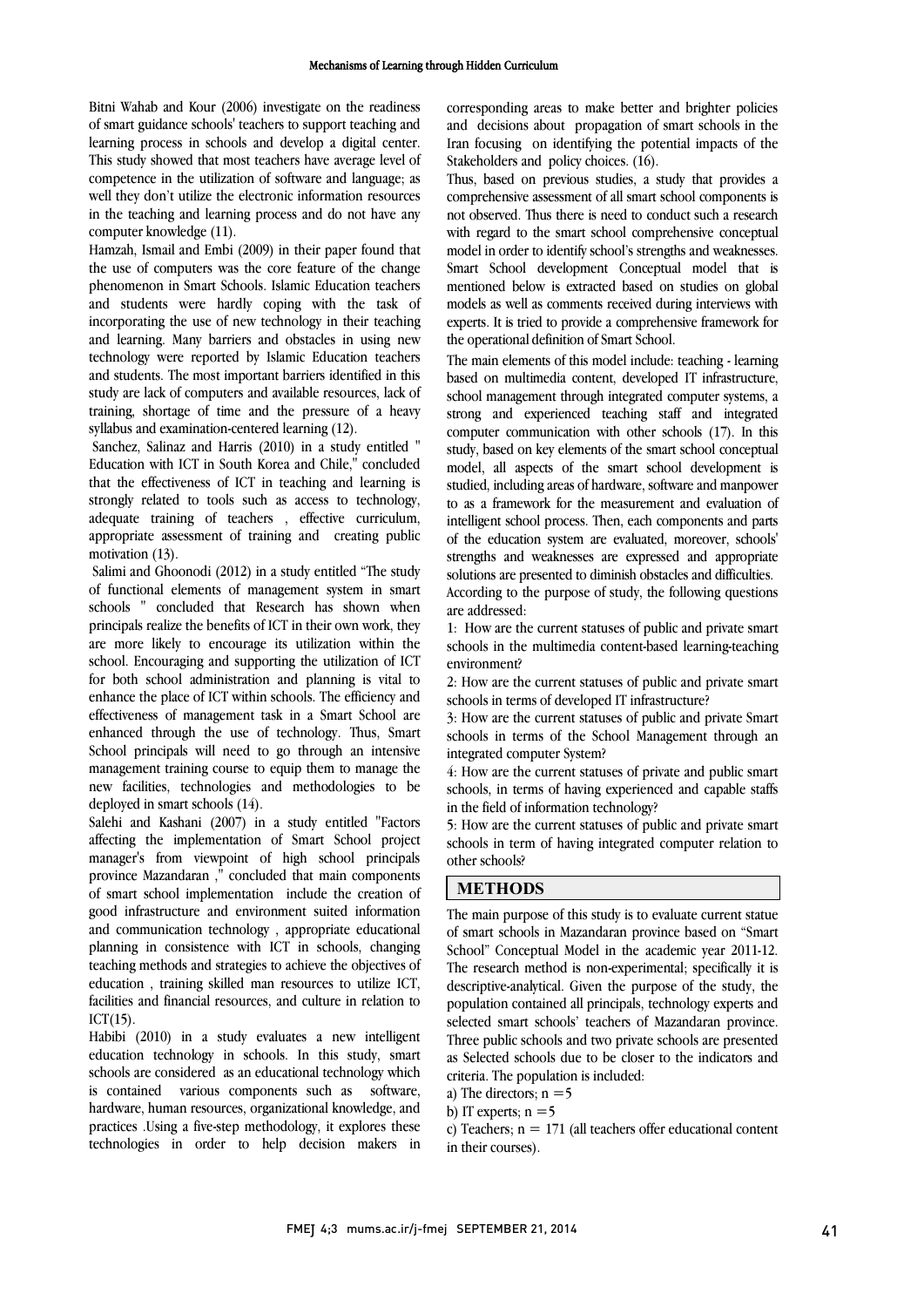#### FUTURE of MEDICAL EDUCATION JOURNAL



I

fig 1. Smart School Conceptual Model (17).

 The population is consisted of 181 individuals. The sampling method is a completed census that is equal to the whole collect data. It should be noted that the second and third research questions measure developed IT infrastructure components and school's management through the computer system. To collect data, questionnaires were distributed don't have a thorough knowledge of questions relating to the second and third components of the conceptual model, it is likely if the questionnaire is distributed among them, they would answer the questions in doubt and carelessly. these two components. Questionnaires and observation check list were prepared by researcher using Information Technology Education specialist and experts' perspectives. Cronbach's alpha formula is used to estimate reliability. The society (181). Observation and questionnaire are used to between school administrators and IT experts. Since teachers Therefore, we decided to remove a sample of teachers for The content validity of tools was confirmed by experts.

 Cronbach alpha for manager and IT deputies' questionnaire and teacher's questionnaire are calculated (%95) and (%88) respectively.

Ī

 To analyze the data, descriptive and inferential statistic methods were used. In descriptive statistics, frequency tables mean and standard deviations were used .for inferential statistics, t-test using SPSS statistical software was used. To managed the that, that based on the conceptual standard current status of the smart school. Then, through matching each answer with defined requirements, smart schools were evaluated using a range of 3 degrees. Desirability rates were and  $1/66 \geq$  undesirable  $\geq 1$ . Then, to determine the desirability rate of each indicator, the components and the total mean are matched with above spectrum(range). Then the mean of evaluated components were identified and analyze the data, first based on the conceptual standard defined as  $3 \geq$  desirable  $> 2/33$ ,  $2/33 \geq$  fairly desirable  $> 1/66$ judgments about the desirability were conducted.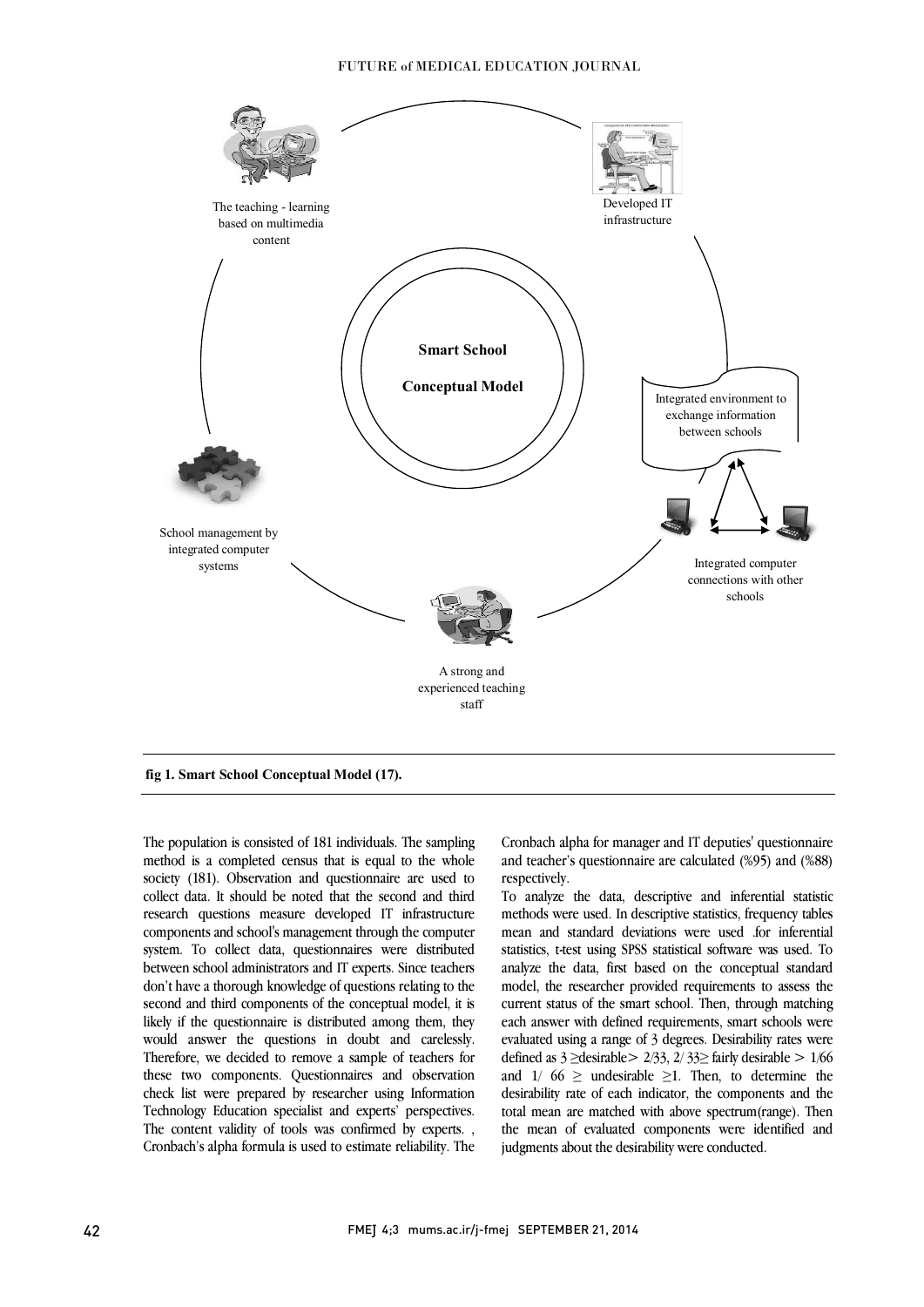| Mechanisms of Learning through Hidden Curriculum |  |  |  |  |  |
|--------------------------------------------------|--|--|--|--|--|
|--------------------------------------------------|--|--|--|--|--|

| Table1. Frequency and frequency percent of respondents with respect to gender, the position and education |                            |           |                          |  |  |  |  |
|-----------------------------------------------------------------------------------------------------------|----------------------------|-----------|--------------------------|--|--|--|--|
|                                                                                                           | <b>Variable</b>            | Frequency | <b>Frequency percent</b> |  |  |  |  |
| Gender                                                                                                    | Female                     | 114       | 62/98                    |  |  |  |  |
|                                                                                                           | Male                       | 67        | 37/01                    |  |  |  |  |
| Position                                                                                                  | Managers                   | 5         | 2/76                     |  |  |  |  |
|                                                                                                           | IT professionals           | 5         | 2/76                     |  |  |  |  |
|                                                                                                           | Teachers                   | 171       | 94/47                    |  |  |  |  |
| Education                                                                                                 | Associate Degree (A.D.)    | 5         | 2/76                     |  |  |  |  |
|                                                                                                           | Bachelor of Arts (B.A.)    | 88        | 48/61                    |  |  |  |  |
|                                                                                                           | Master of Arts (M.A.)      | 79        | 43/65                    |  |  |  |  |
|                                                                                                           | Doctor of philosophy (PhD) | 9         | 4/97                     |  |  |  |  |
|                                                                                                           | Total                      | 181       |                          |  |  |  |  |

## **RESULTS**

Descriptive study of the demographic characteristics of the study sample (frequency and frequency percent).

According to the above table, we describe the sample with respect to gender, position and education. The study sample consisted of managers (2/76%), IT professionals (2/76%) and teachers (94/47%), 62/98% female and 37/01% male. Their education degrees are as follow:

2/76% Associate Degree (A.D), 48/61% Bachelor of Arts (BA), 43/65% Master of Arts (M.A), 4/97% Doctor of philosophy (PhD). Thus, the sample is mostly composed of female teachers with Bachelor of Arts degree (BA).

First question: How are the current statuses of public and private smart schools in the multimedia content-based learning-teaching environment?

According to perspectives of managers, IT experts, teachers and researchers Table 2 shows the utilization of multimedia content to enhance the quality of teaching-learning process in the public smart school is fairly desirable while it is desire for private smart schools. The t-test results ( $sig = 0/000$  and  $t = -8/33$ ) indicate that there is a significant difference between public and private smart schools. So-called null hypothesis implies that no significant difference is rejected. The second question: How are the current statuses of public and private smart schools in terms of developed IT infrastructure?

According to the views of managers, IT experts and researchers, it is clear In Table 2 that public smart schools utilize essential infrastructures to develop information technology which are in fairy desirable level, while private smart schools have desirable level. In other words, according to t-test results (sig  $= 0/002$  t  $= 4/69$ ) it can be acknowledged that at 99 percent confidence there is significant difference between public and private smart schools.

The third question: How are the current statuses of public and private Smart schools in terms of the School Management using an integrated computer System?

According to the managers, IT experts and researchers views, Results in Table 2 show that school administrators

 utilize an integrated computer system at desirable level. The significant differences between public and private smart schools and these two groups at 95% confidence are similar t-test results (sig  $= 0/24$  and t  $= 1/26$ ) argue that there is no in the utilization of integrated computer systems.

ľ public smart schools, in terms of having experienced and<br>canable staffs in the field of information technology? Question Four: How are current statuses of private and capable staffs in the field of information technology?

 According to the perspective of managers, IT experts, teachers and researchers, results in Table 2 suggest that public schools are in fairly desirable level as well as private<br>ones in desirable level in term of competent and experienced information technology teaching staff. In other words, according to t-test results (sig  $=0/000$  and t = -4/39) it can be acknowledged that at 95 percent confidence, there is significant difference between public<br>and private smart schools public schools are in fairly desirable level as well as private and private smart schools.

 Question Five: How are the current statuses of public and private smart schools in term of having integrated computer relation to other schools?

relation to other schools?<br>According to the perspective of managers, IT experts, teachers and researchers, results in Table 2 suggest that the integrated computer communication of public and private smart schools with other schools is in fairly desirable and desirable levels, respectively. In other words, t-test results significant differences between public and private smart (sig =  $0/01$  and t =  $-2/51$ ) indicated that there are schools.

### DISCUSSION

 according to the perspectives of managers, IT experts, teachers and researchers The results related to the first question, showed that the utilization of the multimedia content to enhance the quality of public smart schools' well as it is reported desired for private smart schools. According to evaluated individuals perspectives, all the indicators and indices related to the components of the learning-teaching environment, such as having consistent student learning, possessing a fascinating educational teaching-learning process, is at the fairly desirable level as standard educational content with the requirements of

Ī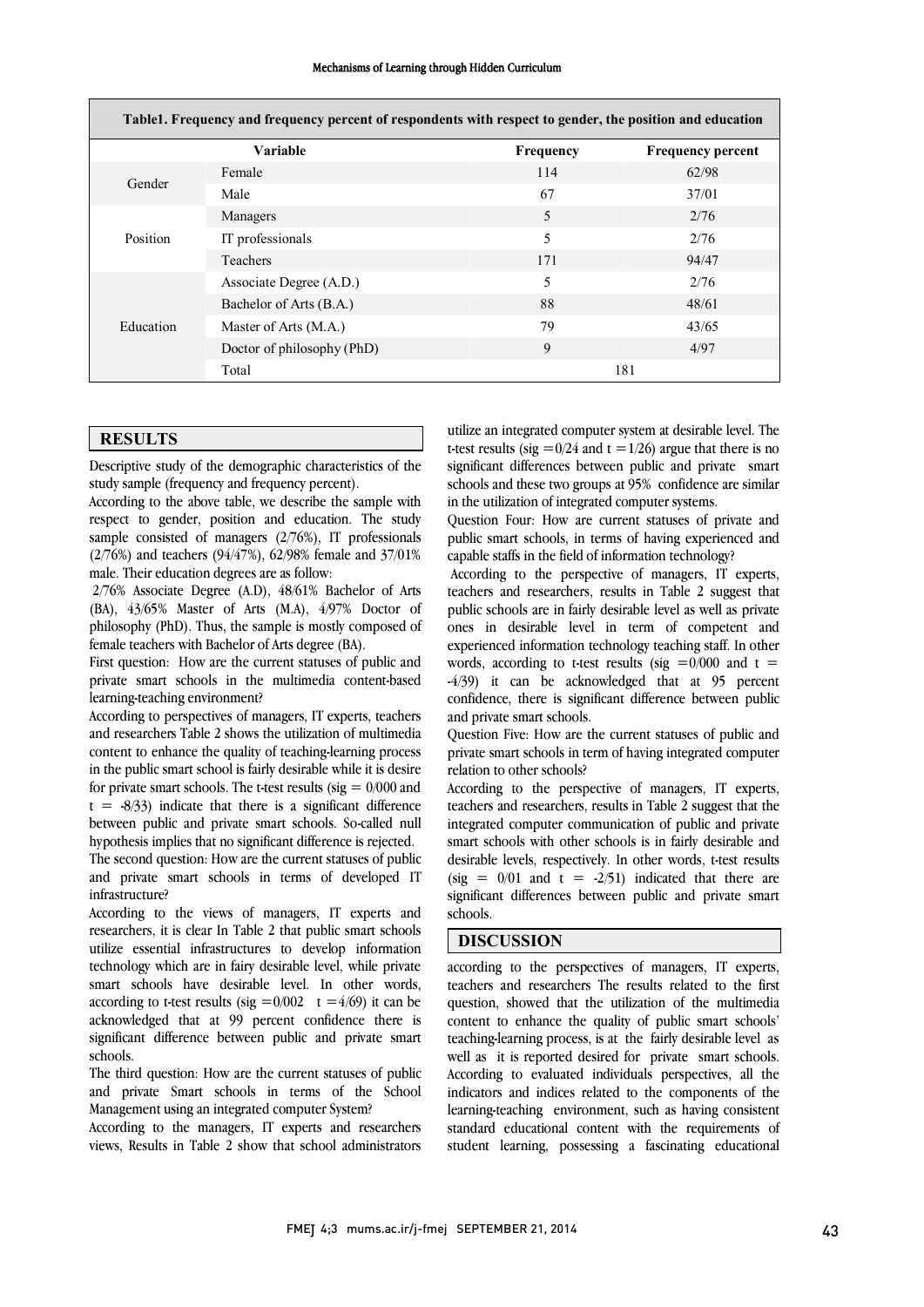| Table 2. Desirability levels of smart schools from Managers, IT experts, teachers and researcher perspective<br>(Based on questionnaires and observation check list data) |                                        |           |      |                                                |                |                                                         |  |  |
|---------------------------------------------------------------------------------------------------------------------------------------------------------------------------|----------------------------------------|-----------|------|------------------------------------------------|----------------|---------------------------------------------------------|--|--|
| <b>Total Mean</b><br>of each<br>component                                                                                                                                 | Desirability Standard<br><b>levels</b> | deviation | Mean | <b>From the</b><br>viewpoint of:               | <b>Schools</b> | <b>Components</b>                                       |  |  |
| 2/26<br>fairy<br>desirable                                                                                                                                                | fairy<br>desirable                     | 0/38      | 2/28 | principals, technology<br>experts and teachers | public         | 1-the teaching-learning based<br>on multimedia content  |  |  |
|                                                                                                                                                                           | fairy<br>desirable                     | 0/47      | 2/25 | researcher                                     |                |                                                         |  |  |
| 2/58<br>desirable                                                                                                                                                         | desirable                              | 0/68      | 2/62 | principals, technology<br>experts and teachers | Private        |                                                         |  |  |
|                                                                                                                                                                           | desirable                              | 0/37      | 2/55 | Researcher                                     |                |                                                         |  |  |
| 2/22<br>fairy                                                                                                                                                             | fairy<br>desirable                     | 0/51      | 2/14 | principals, technology<br>experts              |                | 2- developed IT infrastructure                          |  |  |
| desirable                                                                                                                                                                 | fairy<br>desirable                     | 0/25      | 2/30 | researcher                                     | public         |                                                         |  |  |
| 2/66<br>desirable                                                                                                                                                         | desirable                              | 0/72      | 2/61 | principals, technology<br>experts              | Private        |                                                         |  |  |
|                                                                                                                                                                           | desirable                              | 0/48      | 2/71 | researcher                                     |                |                                                         |  |  |
| 2/54                                                                                                                                                                      | desirable                              | 0/36      | 2/67 | principals, technology<br>experts              | public         | 3-school management by<br>integrated computer systems   |  |  |
| desirable                                                                                                                                                                 | desirable                              | 0/37      | 2/42 | researcher                                     |                |                                                         |  |  |
| 2/81                                                                                                                                                                      | desirable                              | 0/49      | 2/83 | principals, technology<br>experts              | Private        |                                                         |  |  |
| desirable                                                                                                                                                                 | desirable                              | 33/0      | 2/80 | researcher                                     |                |                                                         |  |  |
| 2/33<br>fairy                                                                                                                                                             | fairy<br>desirable                     | 0/41      | 2/33 | principals, technology<br>experts and teachers | public         | 4-a strong and experienced<br>teaching staff            |  |  |
| desirable                                                                                                                                                                 | fairy<br>desirable                     | 0/53      | 2/32 | researcher                                     |                |                                                         |  |  |
| 2/59                                                                                                                                                                      | desirable                              | 0/61      | 2/56 | principals, technology<br>experts and teachers | Private        |                                                         |  |  |
| desirable                                                                                                                                                                 | desirable                              | 0/24      | 2/62 | researcher                                     |                |                                                         |  |  |
| 2/09<br>fairy<br>desirable                                                                                                                                                | fairy<br>desirable                     | 0/58      | 2/08 | principals, technology<br>experts and teachers | public         | 5-integrated computer<br>connections with other schools |  |  |
|                                                                                                                                                                           | fairy<br>desirable                     | 0/71      | 2/11 | researcher                                     |                |                                                         |  |  |
| 2/52<br>desirable                                                                                                                                                         | desirable                              | 30/33     | 2/55 | principals, technology<br>experts and teachers | Private        |                                                         |  |  |
|                                                                                                                                                                           | desirable                              | 0/47      | 2/50 | researcher                                     |                |                                                         |  |  |
|                                                                                                                                                                           |                                        |           |      | 2/29 fairy desirable                           | public         | <b>Total Mean and Desirability</b>                      |  |  |
|                                                                                                                                                                           |                                        |           |      | $2/63$ desirable                               | Private        | levels of component                                     |  |  |

software, devoting hours of teachers plan to attend CMS, producing educational content by teachers and students to produce consistent content with the requirements of the curriculum, searching supplementary training and scientific resources to improve the quality of teaching and learning through the internet and identifying the sources and scientific databases, providing electronic exams and get immediate feedback on student performance are correspond to standards and requirements set. The researcher during observation of private schools reports desirable utilization level of multimedia content .He acknowledges that the principals and school authorities have made impressive strides to make multimedia content more flexible and adapted to the needs of students and to motivate teachers and students. For example, for every classroom, two teachers (fixed teacher or traditional and transitive teacher or familiar with the technology), are provided. Transitive teacher is an expert familiar with new technologies, who produces content in specialized field .Then when the content is prepared, presents it to the traditional teacher or the fixed teacher. After examining the fixed teacher-generated content, if it is needed the content can be re modified, so that together they produce content tailored to students' needs, this leads to a motivation and enthusiasm and lack of resistance to the traditional teaching methods. They believe that integrated information technology with teaching and learning process has provided an opportunity for them to learn how to use computers and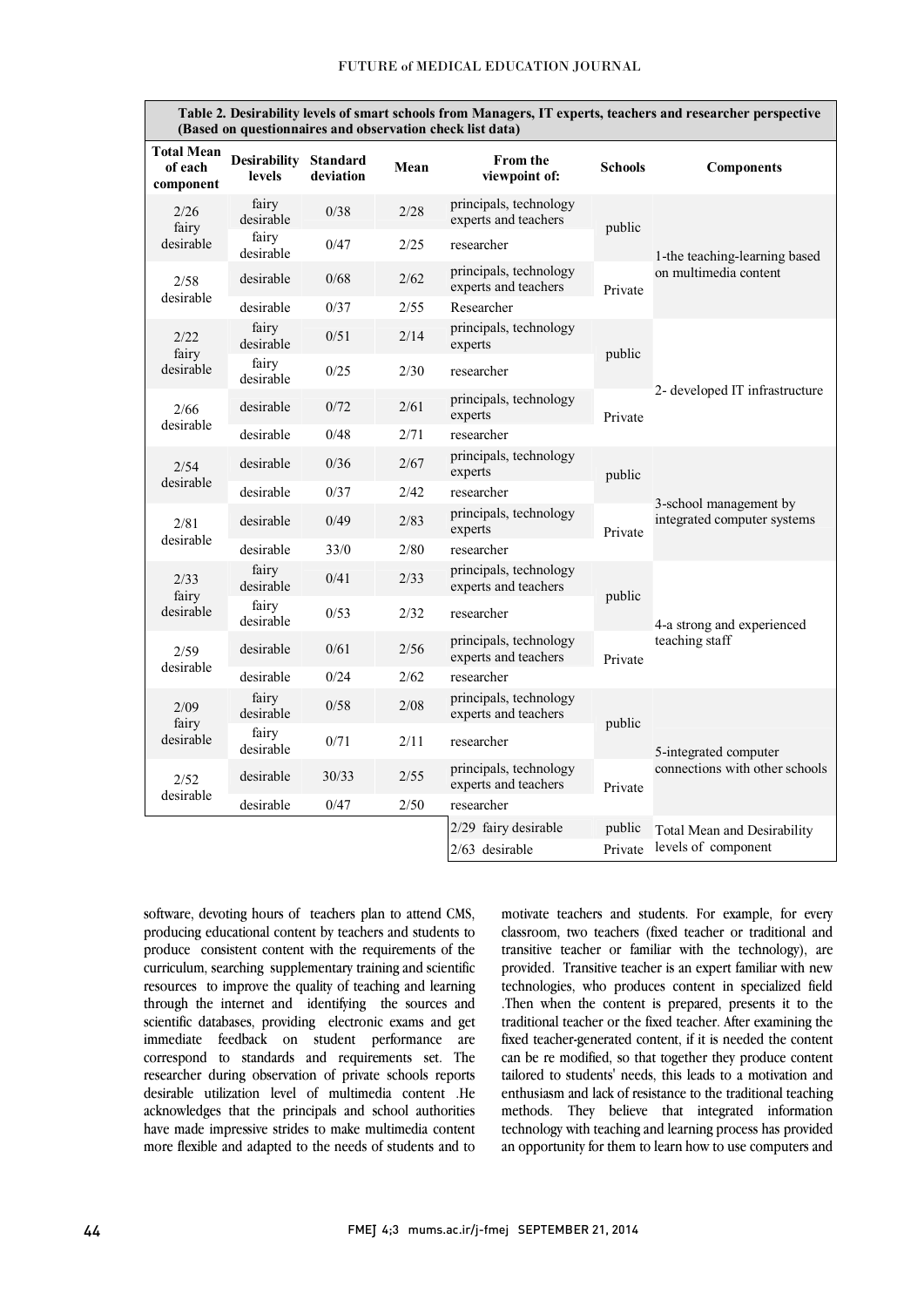#### Mechanisms of Learning through Hidden Curriculum

scientific electronic resources and databases to teach better and to upgrade students learning in the classroom. Students will be asked to scientifically search on the topics taught for 20 minutes and summarize what have obtained in one page then present it to class; these learning methods improve students' learning and make learning process easier and more creative. Therefore, ICT can have significant effects on learning outcomes, increase efficiency and enhance the teacher and student's scientific and information literacy capacity. Based on above, research findings are in consistent with the results of Yaacob, Mohd nor and Azman (2005), but they are not in consistence with the findings of Pelgrum (2001), Chong Chee Kong, Horani and Danial (2005), Hamzah, Embi and Ismail (2009), Bitni Wahab and Kaur (2006) and Jafari Hajati (2006). The above results suggest that the private smart schools are quite similar to the first component of the smart school conceptual model. Also, according to administrators, school IT expert and teacher's views, the results of public smart school show that most of the indicators and indices related to the components of the teaching-learning environment, are defined to be at average level. According to the utilization educational content project in the classroom, the results suggest Smart Schools of the province are not provided with efficient teachers having high capacity making multimedia content. In fact, school teachers in the utilization of electronic resources in their teaching and learning process have average skills and abilities. Also, due to the lack of appropriate educational software, student are not enthusiastic and interested in producing adequate educational content and do not contribute their teacher in producing training content. Teachers have less interaction with their students out of school hours and do not show willingness to conduct electronic tests. All this suggests that the Smart Schools in Mazandaran moderately match to the standards of first component of the smart school conceptual model. Based on the above, research findings are consistent with the results of Pelgrum (2001), Chong Chee Kong, et al (2005) and Hamzah, et al (2009), due to , that the lack of time in the school for projects involving ICT, And with the results of Bitni Wahab and Kaur (2006), due to , that most teachers have average level of competence in the use of software and language; as well they don't utilize the electronic information resources in the teaching and learning process and do not have any computer knowledge . findings are consistent with the results of Jafari Hajati (2006) claim that the role of teachers in smart schools is not much different from traditional teachers and in these schools the various teaching practices with respect to the individual variants are not used (18). Research findings are not in consistence with the results of Yaacob, et al (2005) who believes that teachers are well prepared and favorable to their new role in a dynamic learning environment. According to the literature, the findings of the present study indicate that Teachers in these schools have a positive attitude towards ICT, But do not utilize electronic information resources in the teaching and learning process due to lack of knowledge and skills. In other words, traditional teachers resist on the traditional teaching method and are reluctant to utilize new technologies in their classroom since they are not familiar to new teaching methods.

According to the perspective of managers, IT experts and researcher the results related to the second question show that public smart schools use essential infrastructures to develop information technology in fairy desirable level, whereas ,Private smart schools have been reported to have desirable level. During investigating of private schools the researcher concluded that most of the indicators and indices related to the infrastructure components, which is needed for IT development are correspond to developed requirements, such as the existence of a sufficient number of computers for the teaching staff, the existence of adequate computer sites at the school, the adequate number of appropriate equipment, Email for each of the students, teachers and staff, the updated website, the deployment of security mechanisms for school information security management and proper cooling and ventilation equipment(pleasant air conditioning) at the site. The schools are consistent with the smart school conceptual model's infrastructure component standards. The results of this research are correspond to Fox and Shum (2004), in which the smart schools readiness is subjected to ICT infrastructure, but they are not in consistence with the findings of Pelgrum (2001), Hamzah, et al (2009), Mahmodi, et al (2008), Habibi (2010) and Jafari Hajati (2006), due to the lack of appropriate hardware facilities and financial resources to implement IT (19). The researcher also concluded during observation in the public schools that a number of indicators related to this component have not been met in the smart schools of the province, such as lack of peripheral equipment (scanners and printers) in school, lack of access to broadband Internet, the lack of an updated website for school, The average school's deployment security mechanisms, a lack of computer power coverage, an average cooling equipment, the lack of an e-mail for all students and teachers, free available antivirus software in school and lack of certain funding for school activities. The foregoing suggests that smart schools in Mazandaran are moderately consistent with the second components of the smart school conceptual model. The results are consistent with Fox (2004), Pelgrum (2001), Hamza, et al (2009), Habib (2010), Jafari Hajati (2006), since infrastructures lack, equipment funds and appropriate hardware facilities shortage are the major obstacles to the development of smart schools.

According to evaluated individual views the results related to the third question; show that most indicators of school management components have been met in public and private smart school of the province through an integrated computer system Including extensive electronic communication (mobile, Internet) with clients, particularly students' parents , that in this way they can consistently associate with the school and trace the academic statute of students, using the device Card riders Control to control entry and exit of students, surveillance cameras in the area to monitor the environment of the school, communicating electronically with other upstream agencies and organizations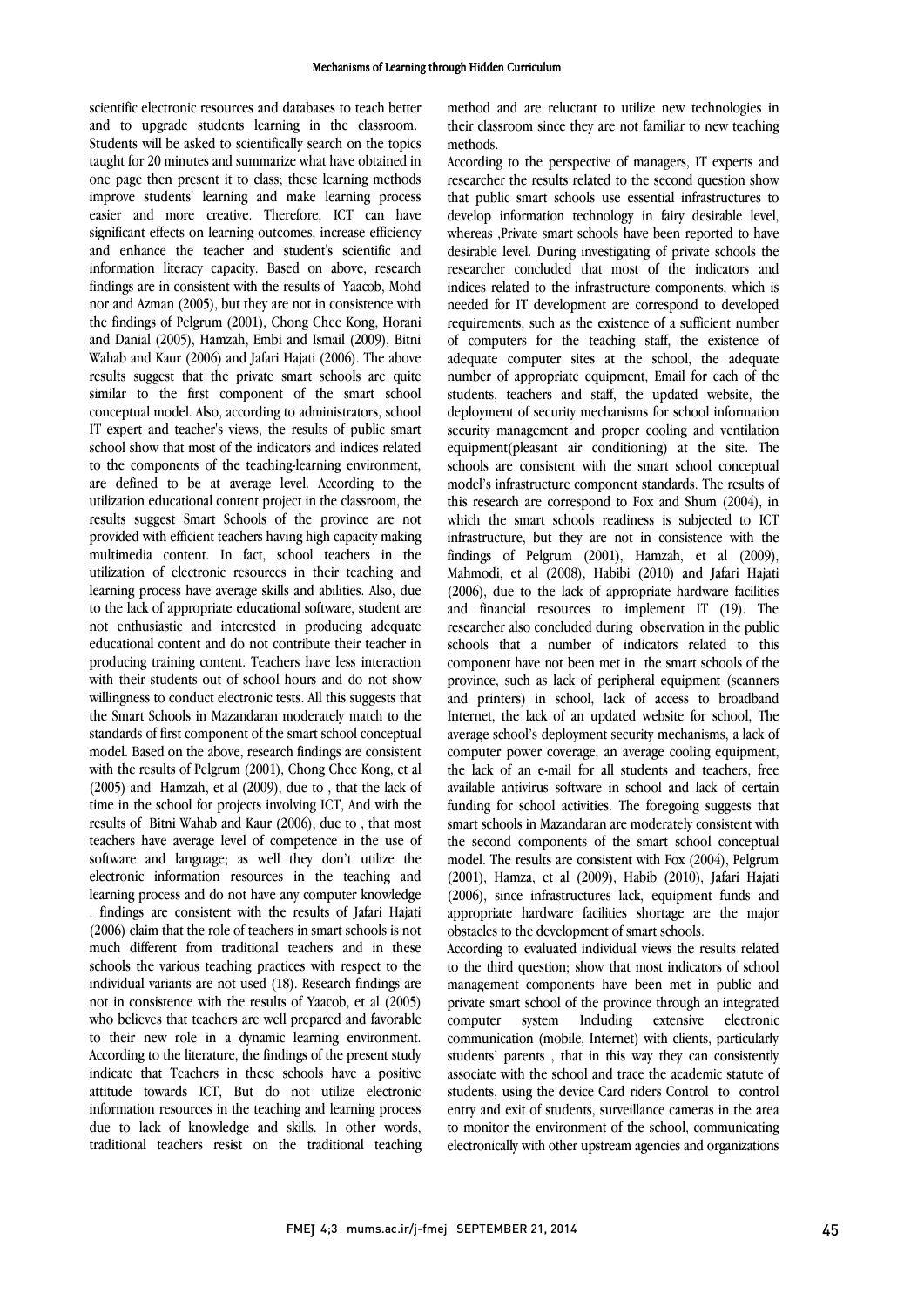and receiving circulars electronically, informing grades in website to be informed of the class process and students at moment, in which the school principal can enter a password using server and inspect the class. According to above public and private smart schools in Mazandaran are consistent with third component of smart school conceptual model. Research findings are consistent with the results of Salami and Ghonoodi (2012) who believes that principals realize the benefits of ICT in their own work; they are more likely to encourage its utilization within the school. Encouraging and supporting the utilization of ICT for both school administration and planning is vital to enhancing the place of ICT within schools. The efficiency and effectiveness of management task in a Smart School are enhanced through the use of technology. Also it is consistent with the results of Zain and Murugaiah (2004) who believes that management tasks related to student assessment and scheduling allocates the highest rate of ICT utilization in smart schools.

According to the perspective of managers, IT experts, teachers and researcher The results related to the four questions suggest that public schools are in fairly desirable level as well as private ones in desirable level in term of competent and experienced teaching staff in the field of information technology. researcher during observing private school achieved these results: most indices and indicators related to the components of having skilled teaching staff, including teachers and students, staff fluent in user computer skills, teachers capable in software and content production tools in schools, dedicated blog or website for each teacher have been met. The above results suggest that the private smart schools are quite similar to the fourth component of the smart school conceptual model. The findings are in consistent with the results of Yaacob, et al (2005), that claim teacher are well prepared in the field of information and communication technologies as well as Shum and Fox (2004) that claim School Readiness is the capacity of a school and also the capacity of individuals within the school to make innovative pedagogical practice happen and with results Salehi and Kashani (2007) and Habibi (2010) results in relation to allocating education and necessary skills to teachers and school administrators to develop a competent workforce. But, they are not in consistence with the findings of Hamzah, et al (2009), Subair and Kgangkenna (2004), Sanchez, Salinas and Harris (2011), Chong Chee Kong, et al (2005). The results observed in the public smart schools show that indices and indicators related to these components is moderately observed, including: teaching staff have moderate capacity, average number of teachers have passed the content production courses, the average number of teachers have their own blogs, the lack of skilled full-time technical technicians to technically support the school, powerful interface who follows school affairs related to the smart school development. With regard to the above, we can conclude the public smart schools in the province are moderately in consistent with the standards of the fourth component of the smart school conceptual model. The findings are in consistent with the results of Shum and Fox

(2004), Salehi and Kashani (2007) and Habibi (2010). Also the findings are consistent with the results of Hamzah, et al (2009), Subair and Kgangkenna (2004), Sanchez et al (2011), Chong Chee Kong, et al (2005), Binti Vahab and Kaur (2006) which claim shortage of trained human sources in the field of using computer, low motivation due to lack of adequate training to teachers and students, their lack of proficiency in English, lack of teachers' skills in using ICT and the lack of technical support expert. But, The findings of this study are in consistent with the results of Yaacob, et al (2005) claim that teacher are well prepared in the field of information and communication technology.

According to the perspective of managers, IT experts, teachers and researcher the results related to the fifth question suggest that the integrated computer communication of public and private smart schools with other schools is in fairly desirable and desirable levels, respectively. The researcher through observing private schools websites concludes most of the indices and indicators related to the components of the integrated computer communication with other schools are met in mentioned schools, including membership in the portal of smart school, extensive scientific and educational cooperation with other Smart Schools and broadly communicating with the Department of education,. Based on the above it can be concluded that private smart schools are quite similar to the fifth component of the smart school conceptual model. Research findings are consistent with the results of Chong Chee Kong, et al (2005) claim portal development is very helpful and effective in the Smart Schools. The results obtained from public smart schools show that the smart schools academically interact with few other schools and have little communications with the Education Department .Therefore, based on the above it can be concluded that public schools are moderately in consistent with the standards of the fifth component of the smart school conceptual model . Research findings are consistent with the results of Chong Chee Kong, et al (2005). So according to the reviewed results related to the research questions and clarifying the status of schools in each of the aforementioned components, the current status of public smart schools in Mazandaran province are in fairly desirable level and the current status of private schools are desirable which is consistent with the standards and Requirements set. Therefore, the development of smart schools in the province is increasingly growing; but still many challenges and difficulties are impeding the implementation of this scheme. Using careful planning and spending enough time and money they should be overcame as well as providing the rapid development of these schools. To improve the current status and also appropriate solutions are offered as follow to gather proper data of smart schools in the province:

1. Before the smart school development project has been begun, school management must have a clear understanding of the role and necessity of the smart school development, as well as smart schools profile. School management will also need to be aware of the stages of the smart school development. Each school before starting